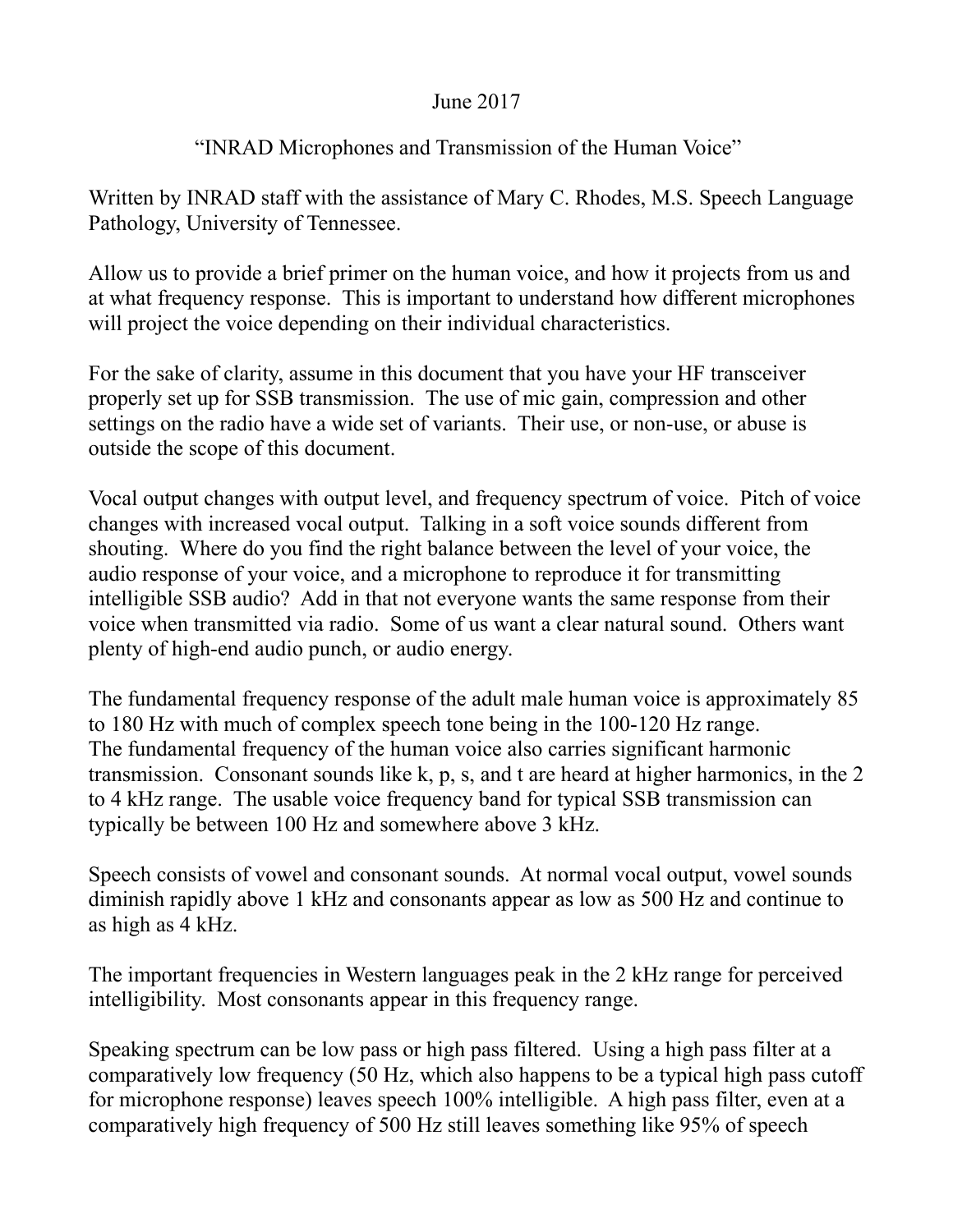understandable even though speech energy is diminished overall. On the other hand, a low pass filter cuts intelligibility down dramatically. A cut at 1 kHz decreases intelligibility by as much as 40%. 1 kHz to 4 kHz is very important!

We've established a baseline of somewhere slightly below 100 Hz to approximately 4 kHz, with a peak at 2 kHz, is prime for maximum intelligibility for spoken voice.

Unsurprisingly if microphone frequency response articulates this frequency range well with exaggerated response at the peak of intelligibility of the human voice and is not inhibited by set up of the transceiver itself, what do you think the predictable result will be? Nice sounding, well articulated speech via SSB transmission.

Consider the frequency response pattern of the INRAD M629 microphone, shown here:



Output has been tailored to rise from 500 Hz, crossing 1 kHz up to 4 kHz, exaggerating the microphone output frequency response of these vocal frequencies – the result is clear, well-articulated audio reproduction of your voice. Your on-air contacts will say … "You sound great – it sounds just like you!" This is no accident!

Now, let us consider the other top of the line INRAD microphone, the M650. Here is the frequency response chart: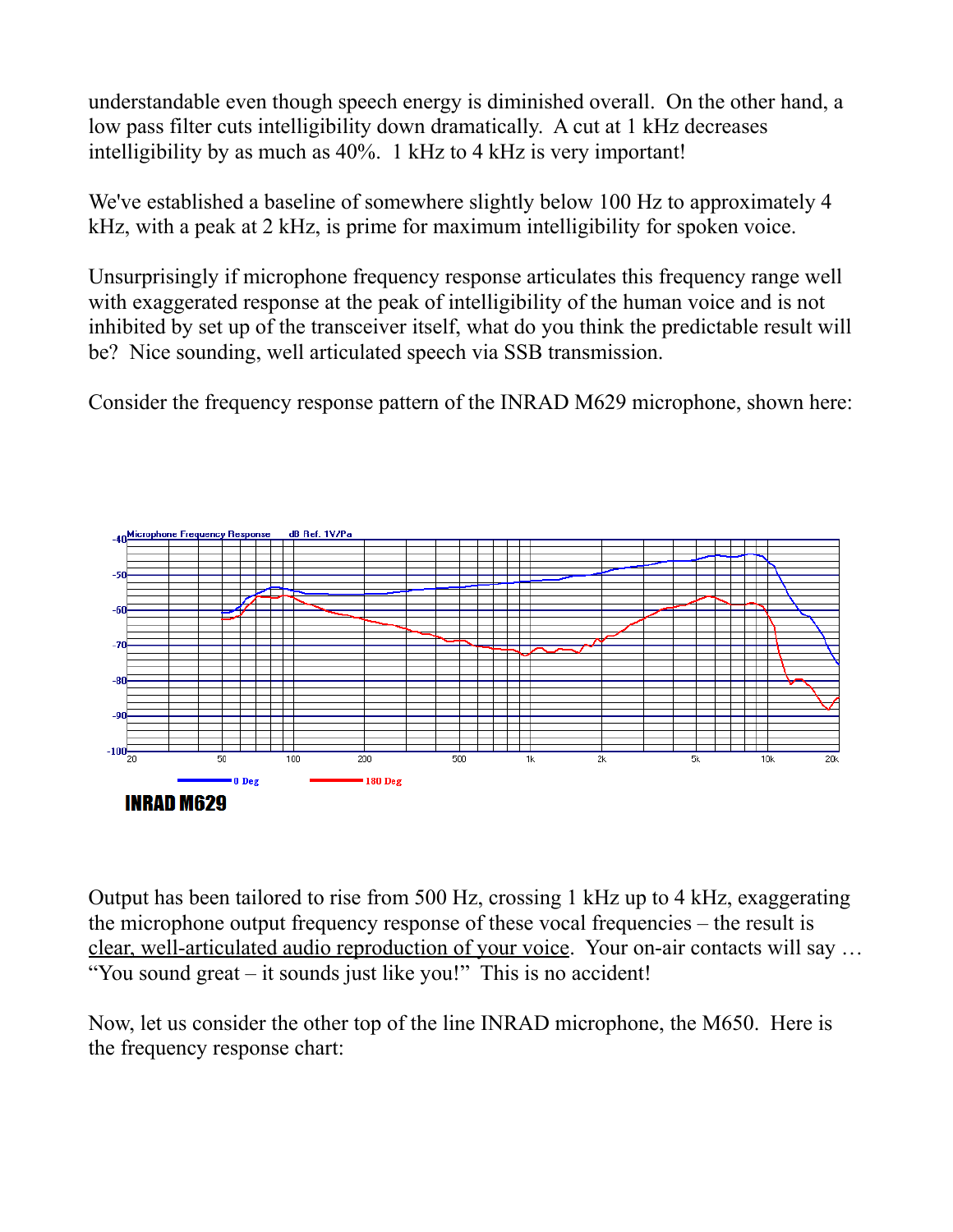

Witness the difference in the response for the M650. Instead of a slow gradual rise, there is an abrupt response change after flat response from 100 Hz to 1 kHz upward to 2 kHz and then flat from there over to 4 kHz. Is this better or worse? It's neither. Recall the low pass versus high pass – as the lower frequencies in this case are diminished in relative output to the higher ones, this microphone will have punchier highs and lower output lows. Did you guess "more DX sounding transmit audio response than the M629"? That's correct. While still having a well-rounded overall response, the M650 is more suitable for audio punch. Turning the speech processor on to beat the pileup? Good microphone for that!

Generally speaking, an overall flat microphone response curve will result in no vocal frequencies being exaggerated or diminished and hence, no transmitted response being exaggerated or diminished either. A good, all-purpose microphone will exhibit a more uniform flat response from somewhere below 100 Hz to above the range of concern for vocal articulation or transmit energy (10 kHz or more). Here's the curve for the INRAD M628 microphone:



**INRAD M628**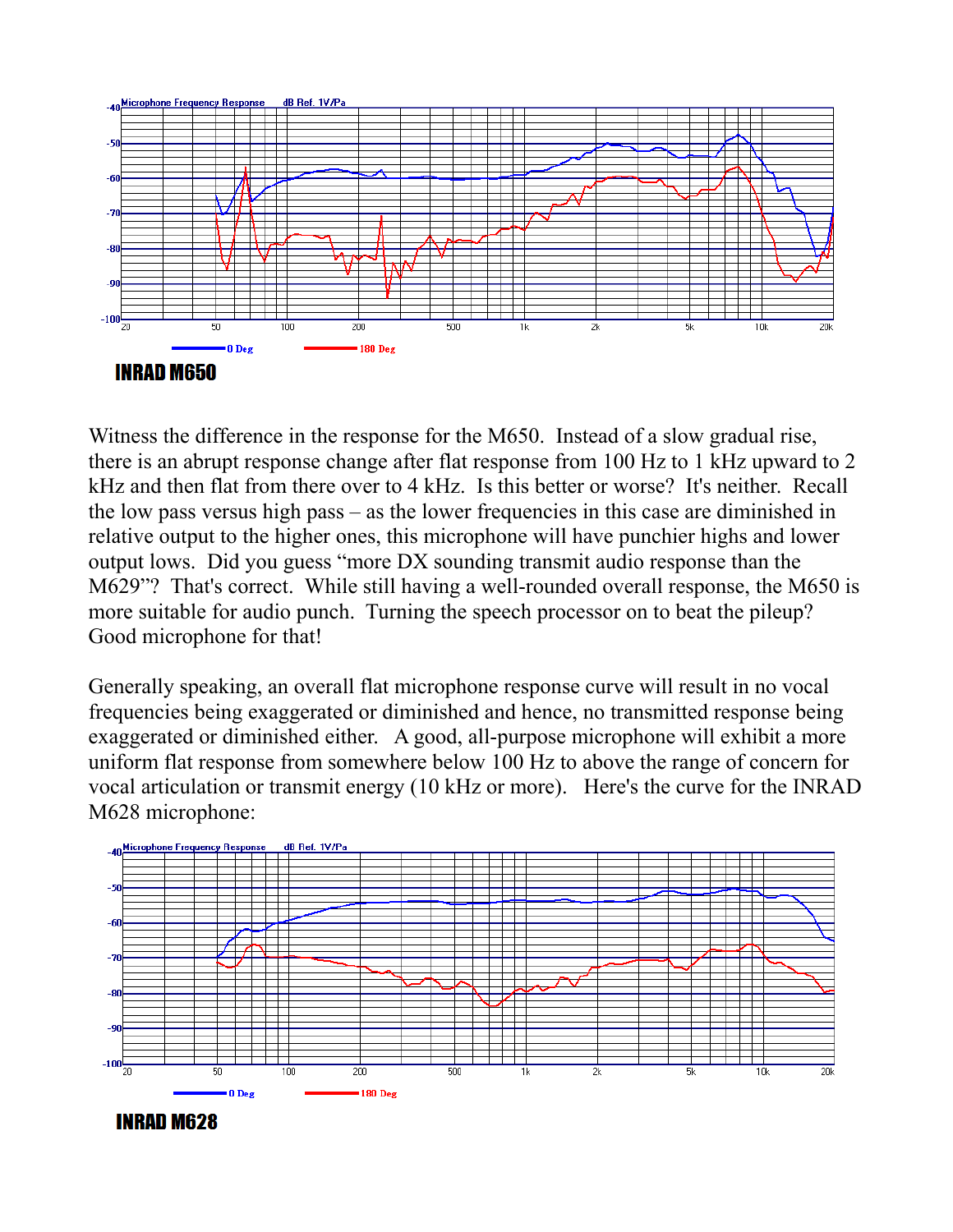Flat response equals good audio response across all vocal frequencies, without a boost or kick at specific spots to increase articulation or to cut the lows or highs down. This is an excellent all-purpose microphone that can be used with just about any HF transceiver.



Microphone Frequency Response dB Ref. 1V/Pa

**INRAD M686** 



**INRAD M665**